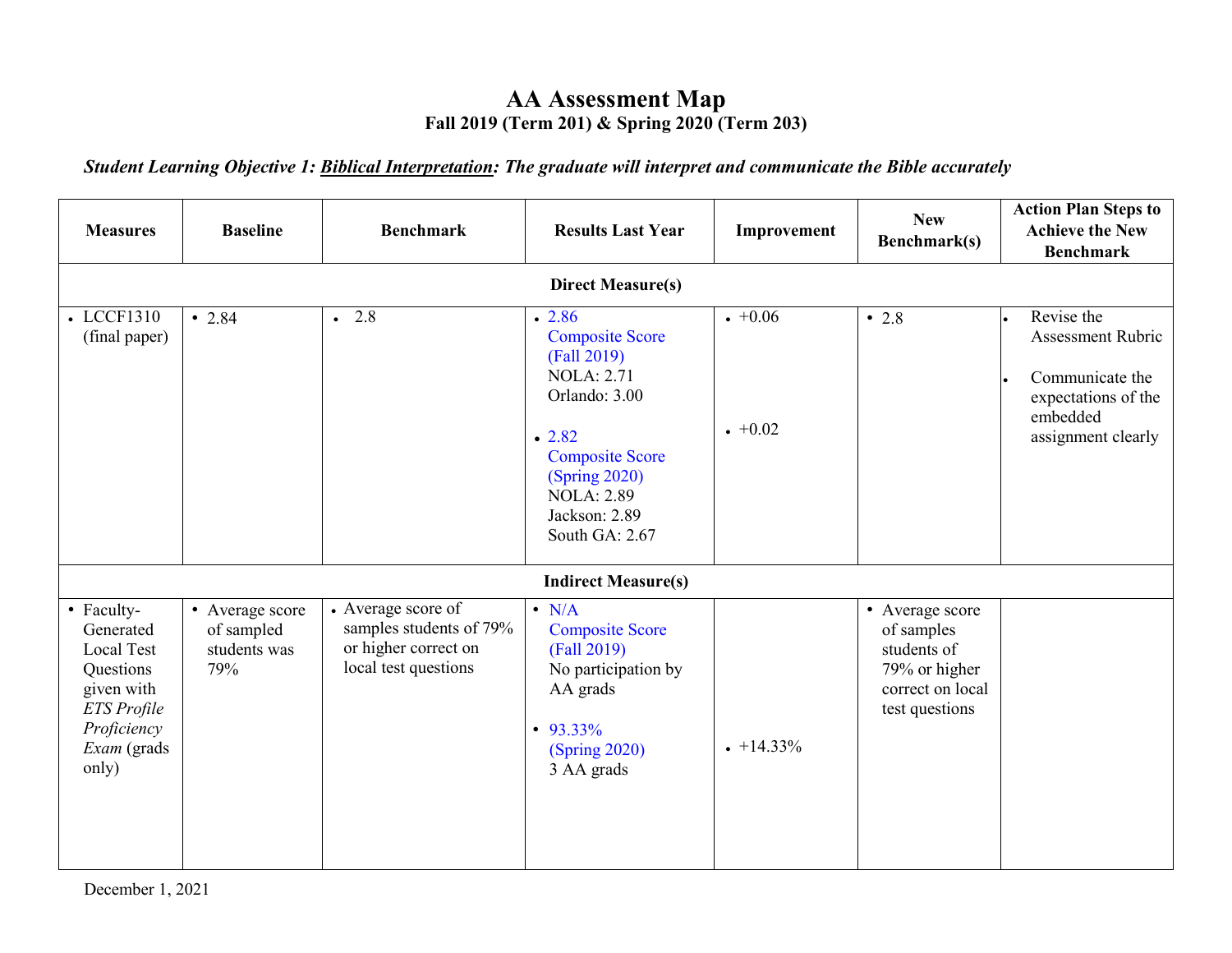| • Student    | • Average score | • Average score of 4.8 on | 5.0<br>$\bullet$       | $+0.02$ | • 4.8 |  |
|--------------|-----------------|---------------------------|------------------------|---------|-------|--|
| Satisfaction | of 4 on a 5-    | a 5-point scale           | <b>Composite Score</b> |         |       |  |
| Survey       | point scale     |                           | $(Fall 2019)*$         |         |       |  |
| (grads only) |                 |                           | - Equip: $5$           |         |       |  |
|              |                 |                           | - Expectation: 5       |         |       |  |
|              |                 |                           | <i>*Two students</i>   |         |       |  |
|              |                 |                           | completed survey, and  |         |       |  |
|              |                 |                           | both students from     |         |       |  |
|              |                 |                           | Birmingham ext ctr     |         |       |  |
|              |                 |                           |                        | $-0.13$ |       |  |
|              |                 |                           | $\cdot$ 4.67           |         |       |  |
|              |                 |                           | <b>Composite Score</b> |         |       |  |
|              |                 |                           | (Spring 2020)          |         |       |  |
|              |                 |                           | Online: Eq: 4/Ex: 4    |         |       |  |
|              |                 |                           | Duluth: Eq: 5/Ex. 5    |         |       |  |
|              |                 |                           | NGA: Eq: 5/Ex. 5       |         |       |  |
|              |                 |                           | *One student from      |         |       |  |
|              |                 |                           | each site completed    |         |       |  |
|              |                 |                           | survey                 |         |       |  |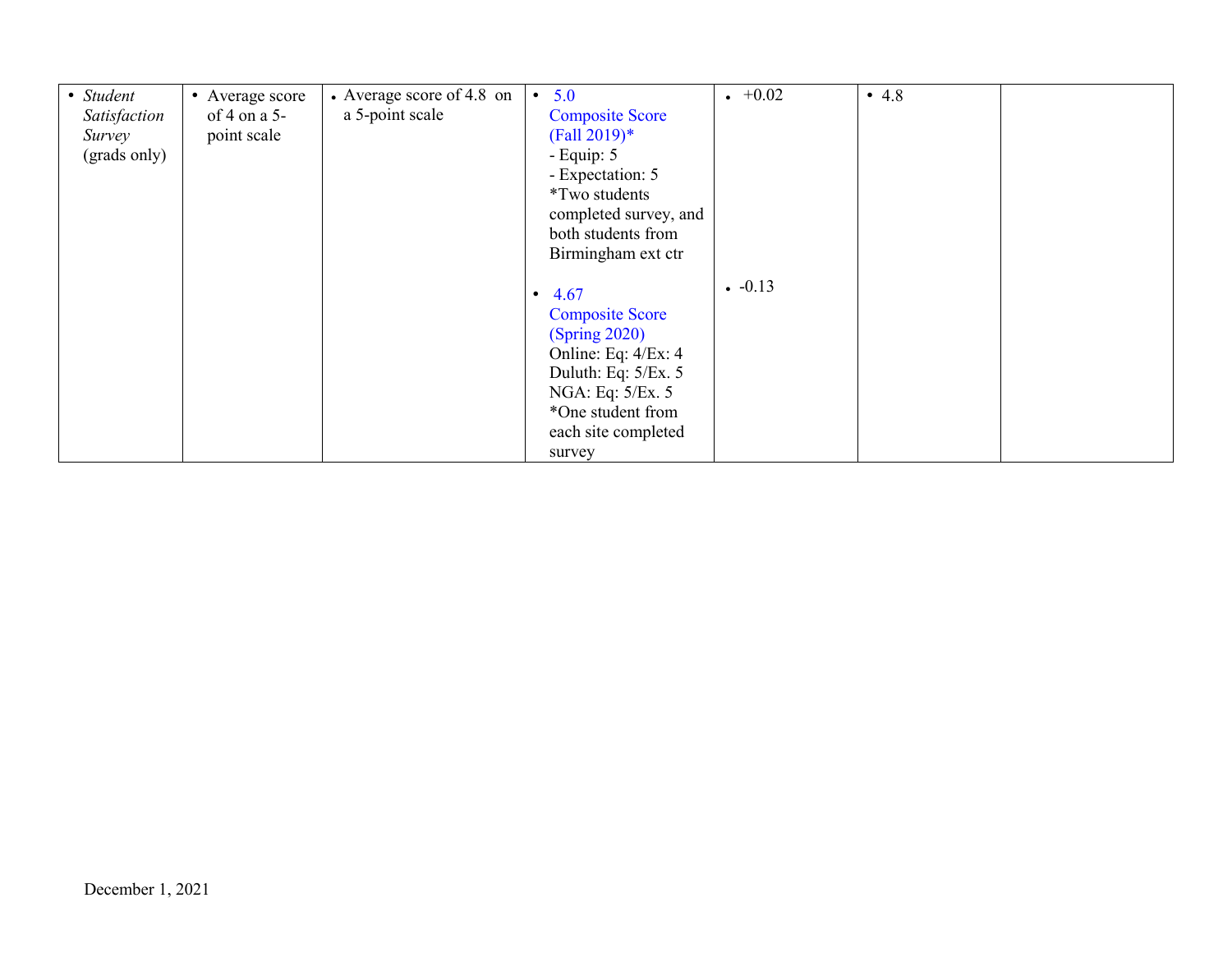## *Student Learning Objective 2: Service and Leadership: The graduate will demonstrate the ability to serve, lead, and equip churches through pastoral, worship, and educational ministries.*

| <b>Measures</b>                                           | <b>Baseline</b>                                                                                  | <b>Benchmark</b>                                                                           | <b>Results Last Year</b>                                                                                                                                                                                                                                                                                                                                 | Improvement        | <b>New</b><br>Benchmark(s)                                                                       | <b>Action Plan Steps to</b><br><b>Achieve the New</b> |  |
|-----------------------------------------------------------|--------------------------------------------------------------------------------------------------|--------------------------------------------------------------------------------------------|----------------------------------------------------------------------------------------------------------------------------------------------------------------------------------------------------------------------------------------------------------------------------------------------------------------------------------------------------------|--------------------|--------------------------------------------------------------------------------------------------|-------------------------------------------------------|--|
| <b>Benchmark</b><br><b>Direct Measure(s)</b>              |                                                                                                  |                                                                                            |                                                                                                                                                                                                                                                                                                                                                          |                    |                                                                                                  |                                                       |  |
| • LCCF2360<br>(Teaching)<br>Methods:<br>Lesson Plan)      | • Average of<br>3.25 or higher<br>on the 4-point<br>Lesson<br>Plan/Sermon<br><b>Brief Rubric</b> | • Average of 3.26 or<br>higher on the 4-point<br>Lesson Plan/Sermon<br><b>Brief Rubric</b> | • 3.13<br><b>Composite Score</b><br>$(Fall 2019)$ /<br>Breakdown:<br><b>NOLA: 3.33</b><br><b>Online: 3.27</b><br>Jackson: 3.17<br>Shreveport: 3.18 Warner<br><b>Robins: 2.71</b>                                                                                                                                                                         | $-0.13$            | • Average of<br>3.26 or higher<br>on the 4-point<br>Lesson<br>Plan/Sermon<br><b>Brief Rubric</b> |                                                       |  |
| • LCCF2380<br>(Intro to<br>Preaching:<br>Sermon<br>Brief) | • Average of 3<br>or higher on<br>the 4-point<br>Lesson<br>Plan/Sermon<br><b>Brief Rubric</b>    | • Average of 3 or higher<br>on the 4-point Lesson<br>Plan/Sermon Brief<br>Rubric           | • 3.39<br><b>Composite Score</b><br>(Spring 2020)<br>Breakdown:<br>NOLA (w/ Flex): 3.44<br>Angola: *<br>So FL - Spanish: 3.33<br>Whitworth: *<br>*Uunable to secure as<br>COVID-19 restrictions<br>• 3.08<br><b>Composite Score</b><br>(Fall 2019)/<br>Breakdown:<br><b>NOLA: 3.30</b><br>Jackson: 3.09<br>Hardee: 2.86<br>N/A<br><b>Composite Score</b> | $+0.13$<br>$+0.08$ | • Average of 3<br>or higher on<br>the 4-point<br>Lesson<br>Plan/Sermon<br><b>Brief Rubric</b>    |                                                       |  |

December 1, 2021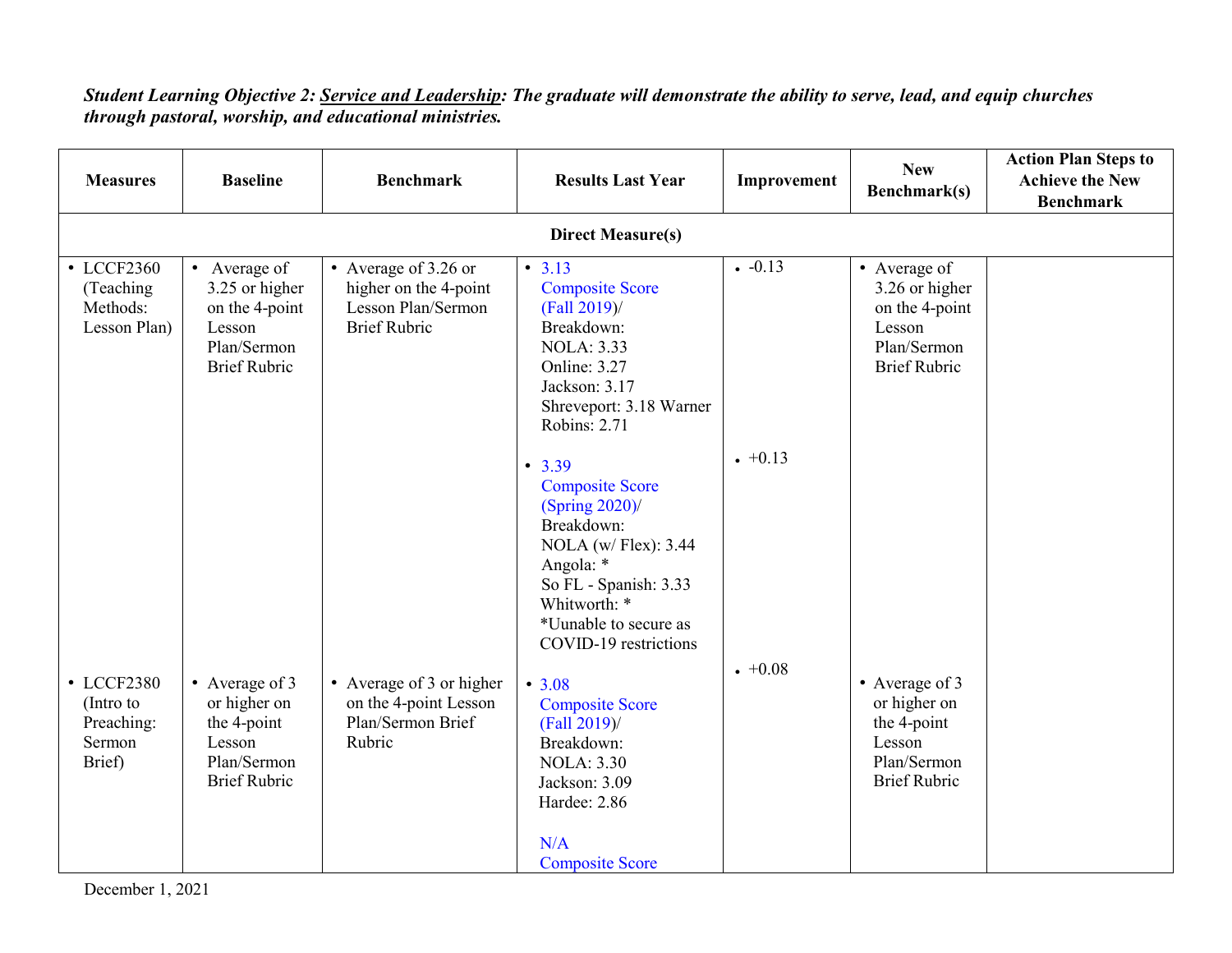|                                                                                                                               |                                                                                  |                                                                                               | (Spring 2020)<br>Breakdown:<br>Angola: class<br>canceled due to<br><b>COVID</b><br>NGA: artifacts not<br>collected                                                                                                                                                                                                                                                     |                   |                                                                                                        |  |
|-------------------------------------------------------------------------------------------------------------------------------|----------------------------------------------------------------------------------|-----------------------------------------------------------------------------------------------|------------------------------------------------------------------------------------------------------------------------------------------------------------------------------------------------------------------------------------------------------------------------------------------------------------------------------------------------------------------------|-------------------|--------------------------------------------------------------------------------------------------------|--|
|                                                                                                                               |                                                                                  |                                                                                               | <b>Indirect Measure(s)</b>                                                                                                                                                                                                                                                                                                                                             |                   |                                                                                                        |  |
| • Faculty-<br>Generated<br><b>Local Test</b><br>Questions<br>given with<br>ETS Profile<br>Proficiency<br>Exam (grads<br>only) | • Average score<br>of sampled<br>students was<br>70 % on local<br>test questions | • Average score of<br>sampled students of<br>70% or higher correct<br>on local test questions | $\bullet$ N/A<br><b>Composite Score</b><br>(Fall 2019)<br>No participation by AA<br>grads<br>$\cdot$ 77.78%<br>(Spring 2020)<br>3 AA grads                                                                                                                                                                                                                             | $+7.78%$          | • Average score<br>of sampled<br>students of<br>70% or higher<br>correct on<br>local test<br>questions |  |
| • Student<br>Satisfaction<br>Survey<br>(grads only)                                                                           | • Average score<br>of 4 on a $5-$<br>point scale                                 | • Average score of 4 on<br>a 5-point scale                                                    | • 5.0<br><b>Composite Score</b><br>$(Fall 2019)*$<br>- Equip: 5<br>- Expectation: 5<br><i>*Two students</i><br>completed survey, and<br>both students from<br>Birmingham ext ctr<br>$\cdot$ 4.56<br><b>Composite Score</b><br>(Spring 2020)<br>Online: Eq: 4/Ex: 4<br>Duluth: Eq: 5/Ex. 5<br>NGA: Eq: 4.67/Ex. 4.67<br>*One student from each<br>site completed survey | $+1.0$<br>$+0.56$ | • Average score<br>of 4 on a 5-<br>point scale                                                         |  |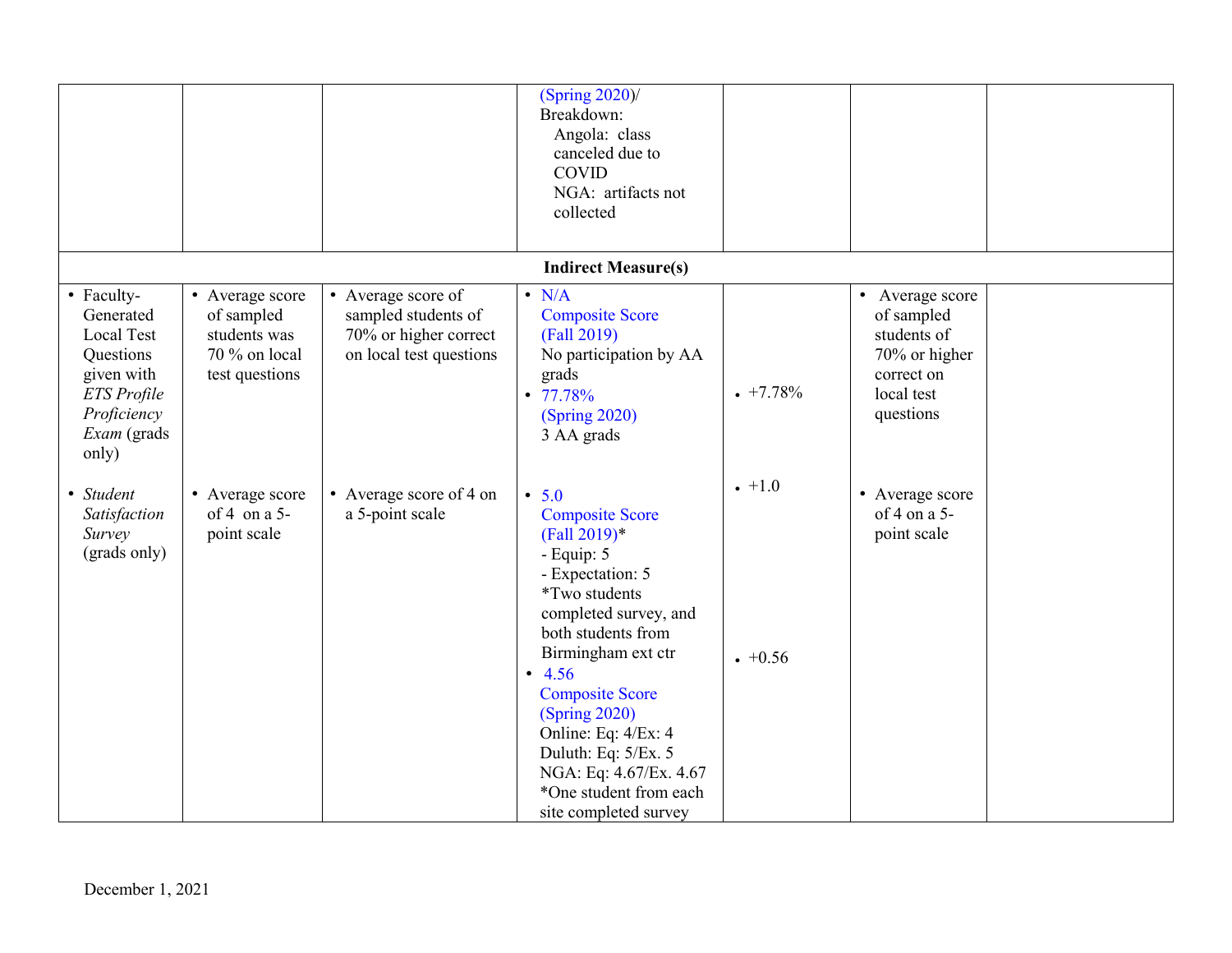## *Student Learning Objective 3: Historical and Theological Interpretation: The graduate will interpret and communicate theological and historical truth accurately.*

| <b>Measures</b>                                                                                                                             | <b>Baseline</b>                                                                 | <b>Benchmark</b>                                                                              | <b>Results Last Year</b>                                                                                                                                                                                                                    | Improvement  | <b>New</b><br>Benchmark(s)                                                                                   | <b>Action Plan Steps to</b><br><b>Achieve the New</b><br><b>Benchmark</b>                             |  |  |
|---------------------------------------------------------------------------------------------------------------------------------------------|---------------------------------------------------------------------------------|-----------------------------------------------------------------------------------------------|---------------------------------------------------------------------------------------------------------------------------------------------------------------------------------------------------------------------------------------------|--------------|--------------------------------------------------------------------------------------------------------------|-------------------------------------------------------------------------------------------------------|--|--|
|                                                                                                                                             | <b>Direct Measure(s)</b>                                                        |                                                                                               |                                                                                                                                                                                                                                             |              |                                                                                                              |                                                                                                       |  |  |
| • LCTH2340<br>(Christian<br>Doctrine<br>research<br>paper)                                                                                  | • Average of 3 or<br>higher on the<br>5-point LCPR                              | • Average of 3 or higher<br>on the 5-point LCPR                                               | • Not received                                                                                                                                                                                                                              | $\bullet$ -- | • Average of 3<br>or higher on<br>the 5-point<br><b>LCPR</b>                                                 | • Identify more<br>efficient way to<br>obtain the needed<br>embedded<br>assignments for<br>assessment |  |  |
|                                                                                                                                             |                                                                                 |                                                                                               | <b>Indirect Measure(s)</b>                                                                                                                                                                                                                  |              |                                                                                                              |                                                                                                       |  |  |
| • Faculty-<br>Generated<br><b>Local Test</b><br>Questions<br>given with<br><b>ETS</b> Profile<br>Proficiency<br><i>Exam</i> (grads<br>only) | • Average score<br>of sampled<br>students was<br>30% on local<br>test questions | • Average score of<br>sampled students of<br>30% or higher correct<br>on local test questions | $\bullet$ N/A<br><b>Composite Score</b><br>(Fall 2019)<br>No participation by AA<br>grads<br>• 33%<br>(Spring 2020)<br>3 AA grads                                                                                                           | $+3\%$       | • Average<br>score of<br>sampled<br>students of<br>30% or<br>higher<br>correct on<br>local test<br>questions | • Review questions to<br>ensure are calibrated<br>with AA degree<br>program and SLO                   |  |  |
| • Student<br>Satisfaction<br>Survey<br>(grads only)                                                                                         | • Average score<br>of 4 on a $5-$<br>point scale                                | • Average score of 4 on a<br>5-point scale                                                    | • 5.0<br><b>Composite Score</b><br>$(Fall 2019)*$<br>- Equip: 5<br>- Expectation: 5<br><i>*Two students</i><br>completed survey, and<br>both students from<br>Birmingham ext ctr<br>$\cdot$ 4.67<br><b>Composite Score</b><br>(Spring 2020) | $+1.0$       | • Average<br>score of 4<br>on a 5-point<br>scale                                                             |                                                                                                       |  |  |